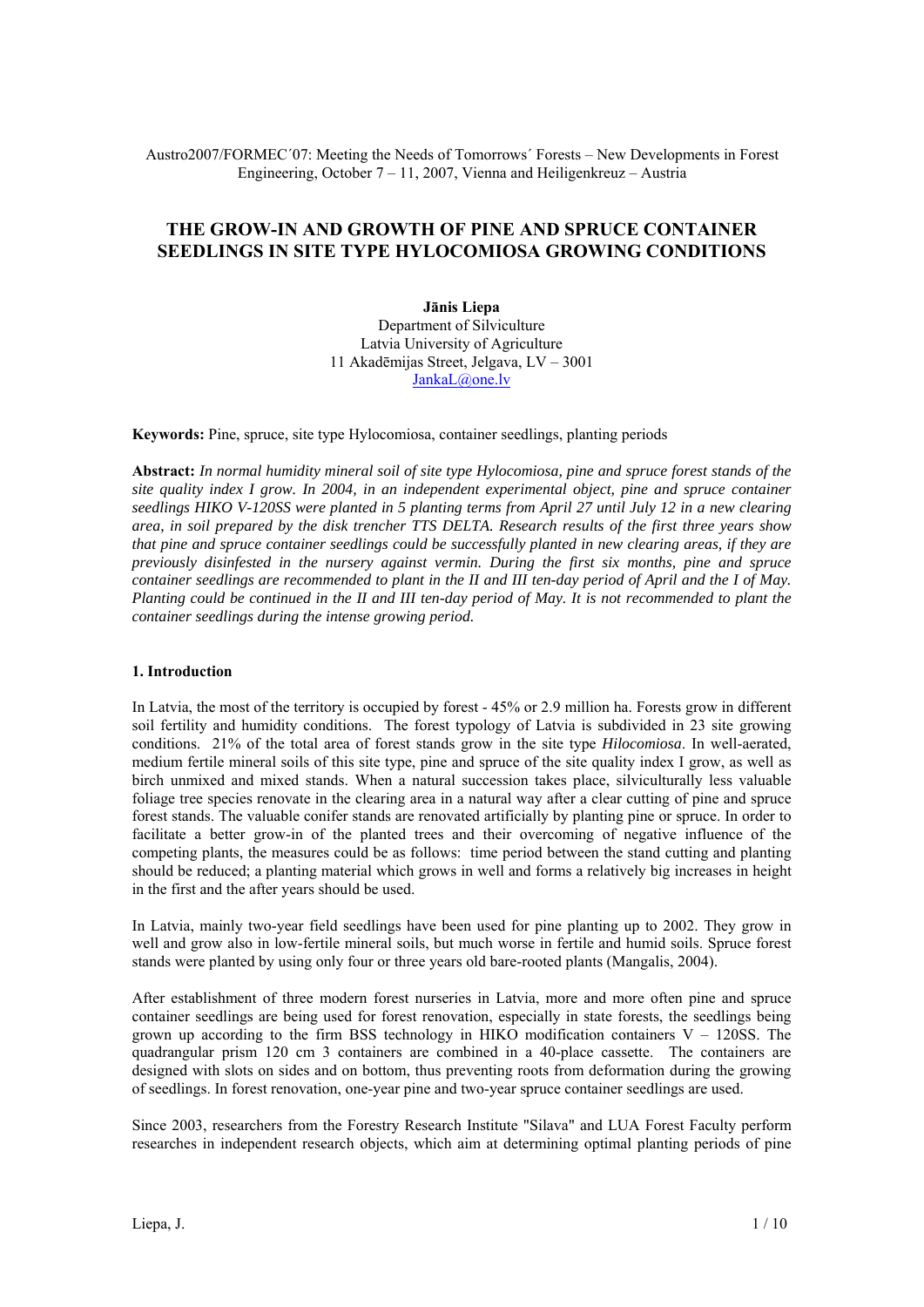and spruce container seedlings during vegetation period, the growth-in and growing conditions of container seedlings and the influence of ecological factors on seedlings. In this article the planting results of one research of pine and spruce container seedlings within the first three vegetation periods are analysed.

# **2. Materials and methods**

The experimental object was established in the first half of vegetation period of 2004, in a new clear-cut clearing area of site type *Hylocomiosa*, in a typically medium-podzolic soil. The total area of the experimental object was 0.5 ha. The pine – spruce mixed stand was cut in winter, 2004. Soil was prepared by the disk trencher TTS –DELTA in April, forming shallow furrows. Pine and spruce container seedlings were planted in 5 terms from April 27 until July 12. During each planting term, 200 pine and 200 spruce container seedlings were planted. The planting was performed by handheld tools specially made for planting of container seedlings. The agrotechnical treatment of plantings was performed only during the third year after planting.

Meteorological conditions in 2004 were in general favourable for establishment of all terms plantings (Table 1). The vegetation period started in the II ten-day period of April. Starting with the III ten-day period of April, the precipitation fell in sufficient amounts, which together with humidity accumulated during winter and spring ensured normal humidity conditions in soil. Only the strong frost in the end of May had a negative influence on the new sprouts of spruce.

Before carrying out of each term planting, 120 sizes of pine and 120 of spruce, having been grown in 3 container cassettes, were stated for characterization of planting material (Table 2). Non-sorted container seedlings were used for planting, as it is done in production conditions, therefore the scope of sizes is relatively wide.

By the end (the III ten-day period of September) of each (years 2004, 2005 and 2006) vegetation period, the number of growing trees from the planted ones in percent was counted. All trees were measured for height and its increase in the current year. The dominating plant species and the level of grass sward in all planting sites was determined.

The computer programmes EXCEL and SPSS (Arhipova, Bāliņa, 2003) were used for data processing.

| Month | Monthly average air<br>temperature | Monthly precipitation amount,<br>mm |
|-------|------------------------------------|-------------------------------------|
| March | 2.5                                | 34.8                                |
| April | 10.3                               | 7.2                                 |
| May   | 13.5                               | 32.2                                |
| June  | 17.0                               | 77.0                                |
| July  | 19.6                               | 34.4                                |

**Table 1: Meteorological conditions during the establishment of experimental object. (March - July, 2004)**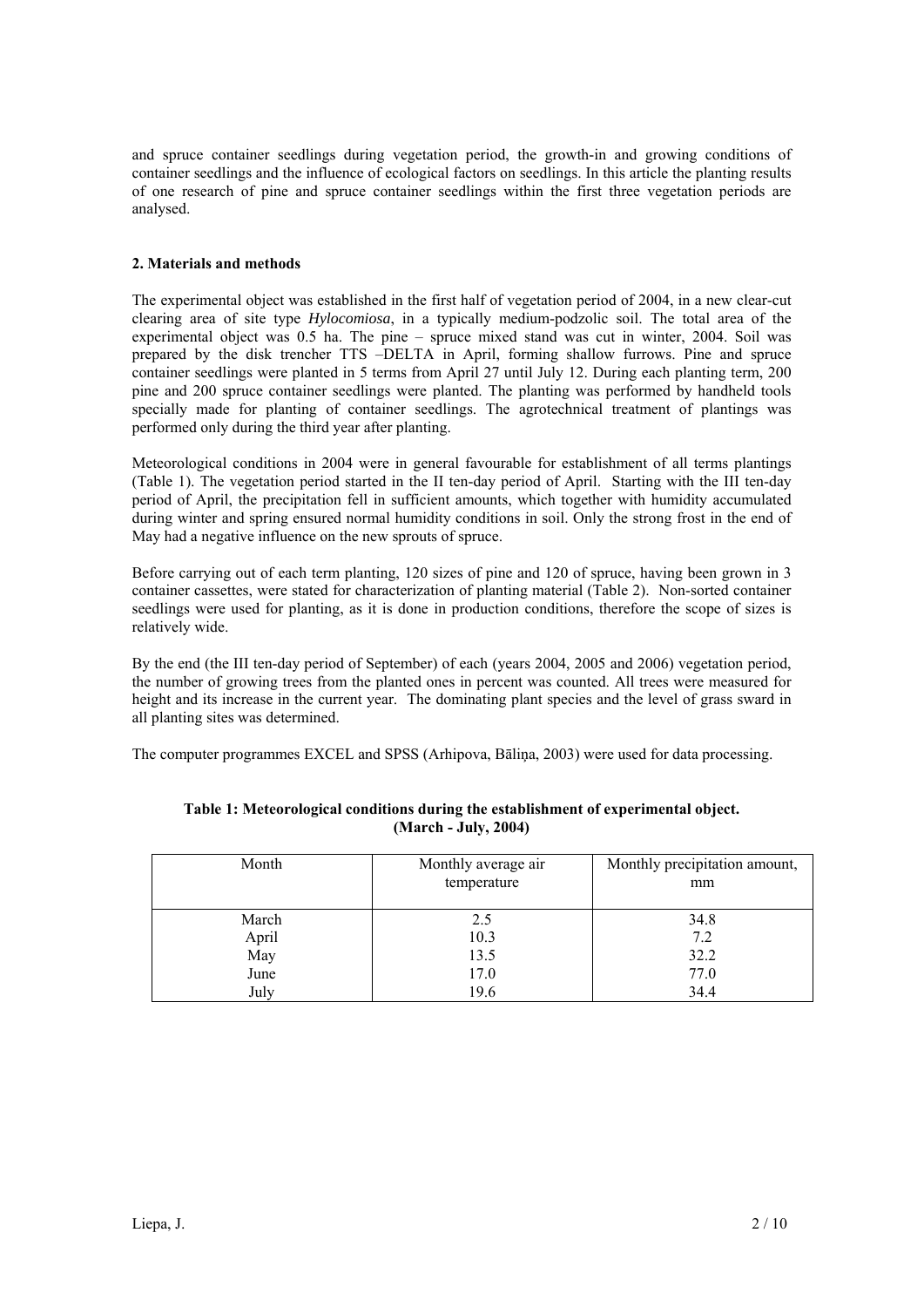|    | Planting    | Pine seedlings |                           |            | Spruce seedlings          |
|----|-------------|----------------|---------------------------|------------|---------------------------|
| No | Date        | Height, cm     | Root neck<br>diameter, mm | Height, cm | Root neck<br>diameter, mm |
|    | 27, 04, 04, | 13.2           | 2.3                       | 21.9       | 2.8                       |
| 2. | 14.05.04.   | 11.7           | 2.1                       | 20.9       | 3.0                       |
| 3. | 28.05.04.   | 14.3           | 2.7                       | 18.6       | 2.9                       |
| 4. | 21.06.04.   | 14.2           | 2.4                       | 29.0       | 3.4                       |
| 5. | 12, 07, 04, | 15.6           | 2.9                       | 33.0       | 3.7                       |

|  |  | Table 2: Sizes of pine and spruce container seedlings V-120SS before planting |  |  |
|--|--|-------------------------------------------------------------------------------|--|--|
|--|--|-------------------------------------------------------------------------------|--|--|

# **3. Results**

# **3.1 Growth-in and survival of pine in different term plantings of container seedlings**

On average 85% of the planted container seedlings had grown-in in pine plantings by the end of the first vegetation period. In the first two (of April 27 and May 14) plantings 95-97% of pine had grown in, which was considerably more than in later plantings, where pine was in its intense growing phase.

During the second vegetation period, the number of growing pines in the experimental object reduced for 6 % on average. In autumn of 2005, on average 79% of the planted pines were growing in the experimental object. During the first two periods, the number of trees did not change considerably, however, in plantings of the last terms (June 21 and July 12), the number of trees reduced for 18 and 10% accordingly. The reason of tree mortality was insufficient moisture and weevil damages, which were more often in the vicinity of swaths of spruce branches.

By the end of the third vegetation period, on average 77% of the planted pines were growing in the experimental object, that was for 2% less than in the previous year (Table 3). During a year, pines mostly (8%) faded in the first planting, were soil was swarded considerably stronger by cereal grass than in other experimental variants. Dispersion analysis shows that the number of the survived trees differs considerably in different term plantings  $(F = 9.9)$  Ffad = 5.2). By the end of the third vegetation period also, more (88 – 94%) trees had survived in the plantings of May 27 and 14.

|                | Planting   | Growth-in | Survival, % of the initial number  |          |           |          |
|----------------|------------|-----------|------------------------------------|----------|-----------|----------|
|                |            | Y. 2004   | Y. 2005                            |          | Year 2006 |          |
| N <sub>0</sub> | Date       | $\%$      |                                    | I repet. | II repet. | In total |
|                |            |           | Pine container seedlings V-120SS   |          |           |          |
|                | 27.04.04.  | 97        | 96                                 | 87       | 89        | 88       |
| 2.             | 14.05.04.  | 95        | 94                                 | 96       | 93        | 94       |
| 3.             | 28.05.04.  | 70        | 67                                 | 60       | 72        | 66       |
| 4.             | 21.06.04.  | 82        | 64                                 | 56       | 64        | 60       |
| 5.             | 12.07.04.  | 83        | 73                                 | 62       | 77        | 75       |
|                | On average | 85        | 79                                 | 72       | 79        | 77       |
|                |            |           | Spruce container seedlings V-120SS |          |           |          |
|                | 27.04.04.  | 95        | 93                                 | 50       | 79        | 64       |
| 2.             | 14.05.04.  | 92        | 87                                 | 73       | 82        | 78       |
| 3.             | 28.05.04.  | 75        | 72                                 | 53       | 66        | 60       |
| 4.             | 21.06.04.  | 74        | 72                                 | 66       | 56        | 62       |
| 5.             | 12.07.04.  | 93        | 82                                 | 73       | 73        | 73       |

**Table 3: Growth-in and survival of pine and spruce in different term plantings of container seedlings in the second and third vegetation period in site type Hylocomiosa**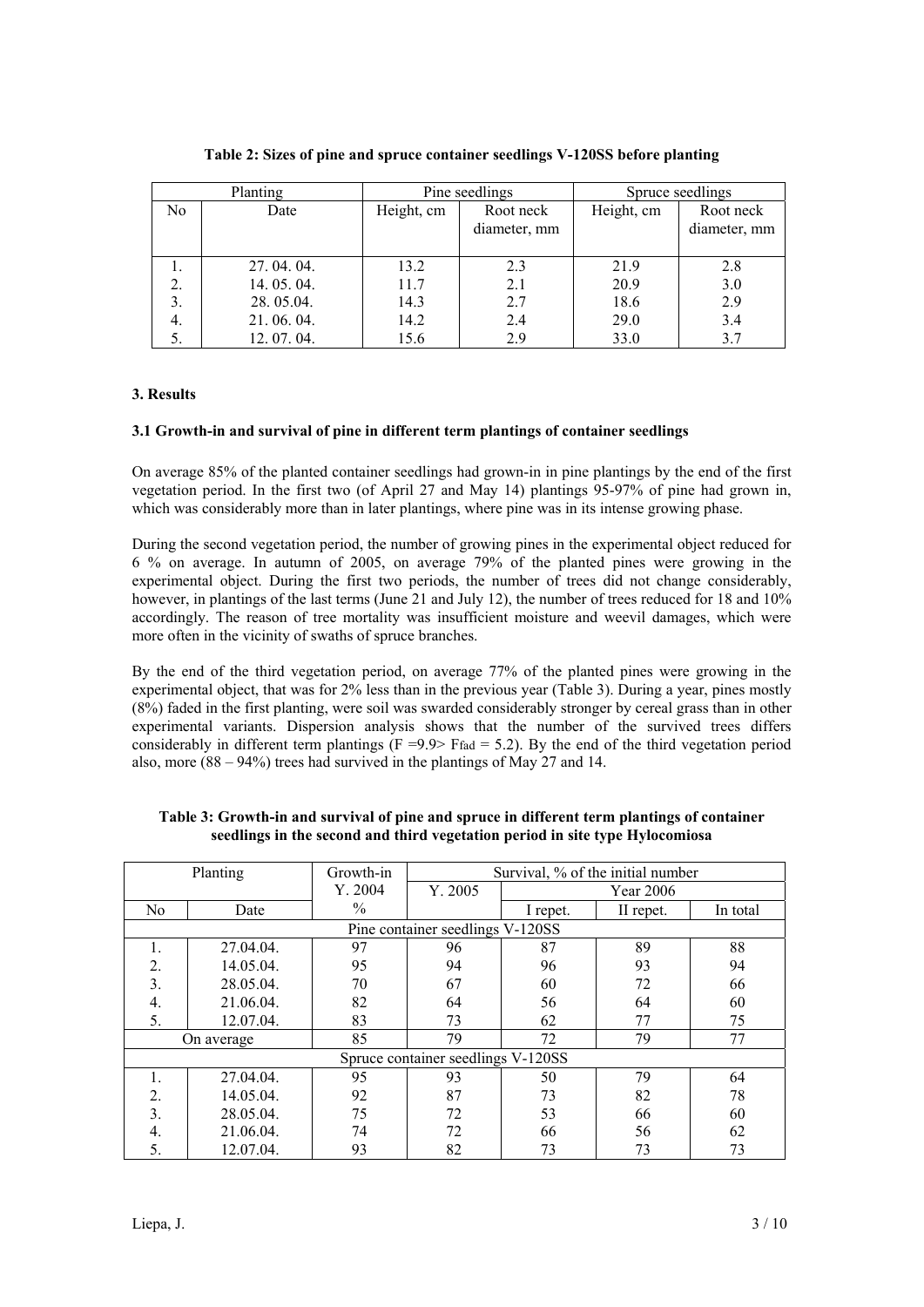|  | . . |  |  |  |  |  |
|--|-----|--|--|--|--|--|
|--|-----|--|--|--|--|--|

#### **3.2 Growth-in and survival of spruce in different term plantings of container seedlings**

On average 86% of the planted container seedlings had grown-in in spruce plantings by the end of the first vegetation period. In the first two plantings (April 27 and May 14) and of July 12, 92 –95% of the planted container seedlings had grown in. However, during the terms when the spruce being in the phase of intense growing was planted, only 74-75% grew in.

During the second vegetation period, the number of growing spruce in the experimental object reduced for 5% on average. In autumn of 2005, on average 81% of the planted trees were growing in the experimental object. In plantings of the first four terms, the number of trees had reduced for 2-5%, but in the last planting of July 12 - for 11%.

By the end of the third vegetation period, on average 67% of the planted spruces were growing in the experimental object that was on average for 14% less than in the previous year (Table 3). Almost the third part of spruce had faded in the first term planting, especially in the repetition I of this planting. Trees in this planting have faded mostly due to vermin damages. The number of trees in the rest terms' plantings had reduced for 9-12%, the main reason of tree mortality was weevil damages to spruce with lesser stem diameter. Dispersion analysis shows that the number of the survived trees, which varies from 60 to 78%, does not differ considerably in different term plantings ( $F = 1.0$ ) Ffad = 5.2). The most number of the survived trees was in the planting of May  $14 - 78\%$ .

#### **3.3 Pine damages in different term plantings of container seedlings V-120SS**

During the first vegetation period, only a small number of the grown-in trees in all experimental variants had considerable damages.

It was found during the registration performed by the end of the second vegetation period that on average 16% of the growing pine were damaged. Location of the damaged trees was irregular, and the number of damaged pine, in particular in repeated plantings, differed even for more than two times. Firstly, it is related to weevil damages. These vermin have damaged trees more in the places close to cutting remains. Vermin damages and diseases made on average 34% of the total number of the damaged trees. However, the most part (66% on average) of all damages were made by forest animals.

It was found by the end of the third vegetation period that on average 37% of the growing pine have damages, the 80% of which were bitten tops and side sprouts by forest animals. This shows that pine plantings in sites with high animal density, independently of the location, should be prepared with repellents in the first three years. Number of the damaged trees in different term plantings range from 25- 47%, however, differences among the numbers of the damaged trees in experimental variants are not essential ( $F = 1.1 < F$  fad. = 5.2).

# **3.4 Spruce damages in different term plantings of container seedlings V-120SS**

During the first vegetation period, the spruce trees suffered from the late spring frosts both in the nursery and in the first plantings in forest. Damages of other reasons in the first vegetation period were insignificant.

It was found during the registration performed by the end of the second vegetation period that on average 13% of the growing spruce were damaged; it is for 3% less than in pine plantings. Also in this year, the reason of 62% of damages were spring frosts in the previous year. Forest animals have damaged spruce less than pine. These damages in spruce plantings were 25% of the total number of damages. A small part of all damages, on average 13% were made by vermin and diseases.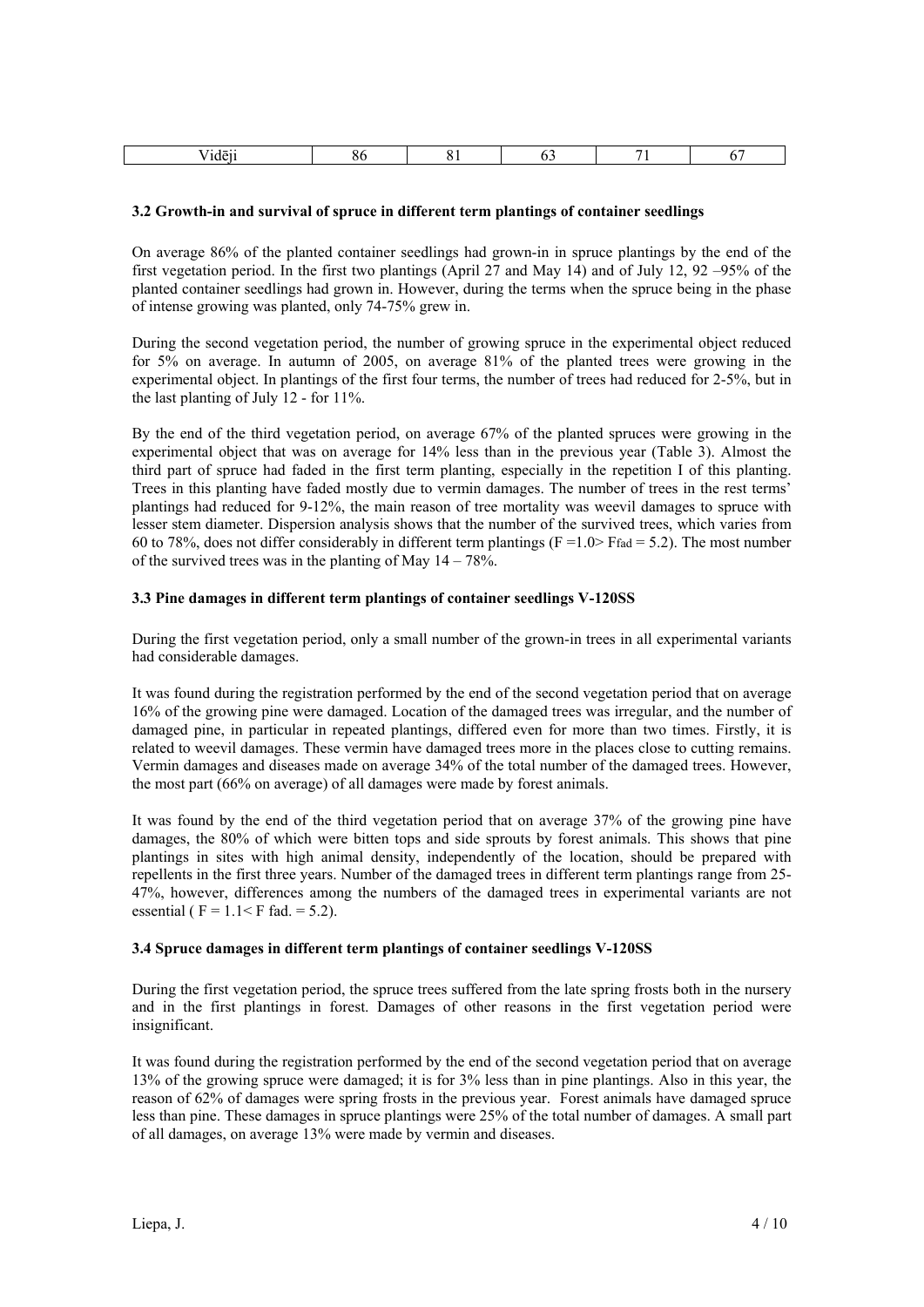By the end of the third vegetation period, on average 23% of the growing spruce were damaged. The young tree damages were made by forest animals, biting the tops and branches. Dispersion analysis shows that the number of the damaged trees does not differ considerably in different term spruce plantings (F =  $0.07 <$  Ffad = 5.2).

# **3.5 Growing of pines in different term plantings of container seedlings V-120SS**

All the increase in height of trees in the cutting area during the planting period developed only in the first planting and was 8 cm on average. During the second planting term, half of the 6 cm increase developed even in the nursery. In the rest three plantings, all the increase in height of pine had developed even in the nursery.

Increase in height in all plantings during the second vegetation period was more than two times, 21 cm on average in the whole experiment. The most increase (22- 24 cm) in height was in the first three plantings, which have been established from April 27 up to May 28. In the last two plantings, during which trees in their intense growing phase were planted, the increase in height was considerably less (17-18 cm).

During the third vegetation period, the increase in height of pines in the experiment was 20.3 cm on average that is as much as in the previous year (Table 5). The most increase in height (26-27 cm) has been found in the plantings of May 14 and 28. A considerably less increase in height in comparison with the previous year was in the first planting (15 cm), where the cereal grass sward was considerably higher than in the rest experimental area. Like in the previous year, less increase in height was in the last two terms' plantings. In these plantings, the growing of trees with a small stem diameter was impeded by weevil damages. Most of the trees have weevil damages on the lower part of stem; however, vermin damages do not influence significantly the tree growing, if the root neck diameter is more than 1 cm. As the dispersion analysis shows, the increase in height differs considerably in different term plantings (F  $=6.7>F_{\text{fad}}=5.2$ ).

Tree height in the whole experiment reaches 49 cm on average. Like in the previous year, pines were higher (52-54 cm) in the first three terms' plantings. Height of trees does not differ considerably in different term plantings (F =  $3.2 < F_{\text{fad}} = 5.2$ ).

| Table 5: Increase in height of pine and spruce in the plantings of container seedlings in the site type |
|---------------------------------------------------------------------------------------------------------|
| Hylocomiosa during the first three years                                                                |

| Planting                                |            | In 2004                               | In 2005 | In 2006 |
|-----------------------------------------|------------|---------------------------------------|---------|---------|
| No                                      | Date       |                                       |         |         |
|                                         |            | Plantings of pine container seedlings |         |         |
|                                         | 27.04.04.  |                                       | 24      | 15      |
| 2.                                      | 14.05.04.  |                                       | 22      | 26      |
| 3.                                      | 28.05.04.  |                                       | 22      | 27      |
| 4.                                      | 21.06.04.  |                                       | 17      | 13      |
| 5.                                      | 12.07.04.  |                                       | 18      | 21      |
|                                         | Vidēji     | h                                     | 21      | 20      |
| Plantings of spruce container seedlings |            |                                       |         |         |
|                                         | 27.04.04.  |                                       | 16      | 15      |
| 2.                                      | 14.05.04.  |                                       | 14      | 14      |
| 3.                                      | 28.05.04.  |                                       | 14      | 14      |
| 4.                                      | 21.06.04.  |                                       | 13      | 14      |
| 5.                                      | 12.07.04.  | 13                                    | 14      | 15      |
|                                         | On average | 9                                     | 14      | 14      |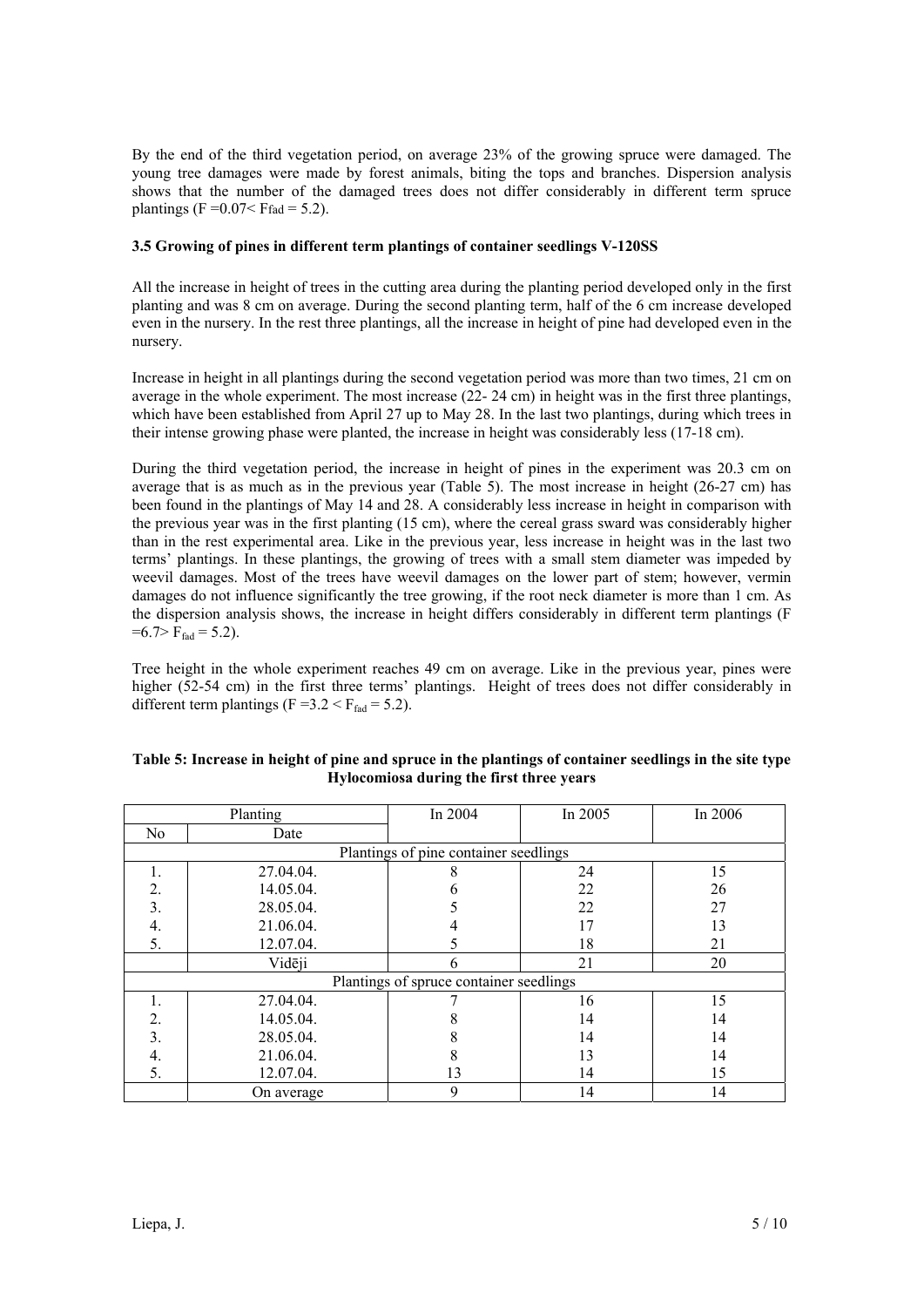### **3.6 Growing of spruce in different term plantings of container seedlings V-120SS**

Increase in height of spruce in the first three plantings in 2004 developed after the planting of container seedlings in the clearing area and was 7-8 cm on average. The same increase in height was in the planting of June 21; 6 cm of which developed in the nursery, the rest 2 cm – after planting in the clearing area. Increase in height (13 cm) of trees in the last, July 12, planting developed only in the nursery.

During the second vegetation period, increase in height of spruce was more or equal in comparison with previous year, and it ranged from 13 up to 16 cm. The average increase in height of trees in the whole experiment  $-14$  cm. Like in the pine plantings, the most increase in height ( $15 - 16$ cm) was in the first plantings, where just non-opened spruces were planted. Increase in height of spruce planted in the middle of summer was 13-14 cm. By the end of the second period, the average height of spruce in the experiment was 38 cm, and the root neck diameter  $-7.0$  mm.

During the third vegetation period, the increase in height of spruce planted in 2006 was 14 cm on average, that is as much as in the previous year (Table 5). Differences of the average increase in height among different term plantings do not exceed 2 cm. Dispersion analysis shows that differences among the experimental variants (planting terms) are not essential ( $F = 1.01 < F_{rad.} = 5.2$ ). The average height of spruce is 46 cm on average. The average height difference in different term plantings does not exceed 5 cm and does not reach the margin of significance ( $F = 0.46 \le F$  fad.  $= 5.2$ ).

# **3.7 Sward and the dominating plants in the grass level and their influence on pine and spruce growing**

By the end of the third vegetation period, the sward of grass, small bushes, foliage trees and bushes was non-uniform in the experimental area. In more than half (54%) of the planting sites there was found a medium sward, in 20%- low and in 9% of the planting sites – strong. 17% of the planting sites still are free of sward.

Cereal grass is the most often dominating in the planting sites (in 31% of planting sites), and in most cases they form a medium sward. However, almost half of the planting sites covered by strong sward consist of cereal grass. Cereal grass most often is found in the first planting.

Raspberries are the dominating species in 30% of the planting sites. Also raspberries mostly form a medium sward. Raspberries grow in sites with rough humus, which is formed by the forest organic layer and cutting remains. The clearing area pioneer species (willow herbs, hemp nettles) are dominating in 13% of the planting sites.

Birch natural renovation is numerically low in the clearing area for the present, and it competes with pine only in 9% planting sites.

# **Table 6: Pine sizes in the plantings of container seedlings depending on the level of sward and on the dominating plant species in the planting site Hylocomiosa**

| Plant species, dominating in the | Level of grass sward in the planting site | On average                                  |      |      |  |  |  |  |
|----------------------------------|-------------------------------------------|---------------------------------------------|------|------|--|--|--|--|
| planting site                    | low                                       | medium                                      | high |      |  |  |  |  |
| Height of trees, cm              |                                           |                                             |      |      |  |  |  |  |
| Seed weeds                       | 49.1                                      | 47.8                                        |      | 48.4 |  |  |  |  |
| Cereal grass                     | 49.5                                      | 45.6                                        | 43.1 | 46.1 |  |  |  |  |
| Raspberries                      | 51.7                                      | 46.7                                        | 44.8 | 47.7 |  |  |  |  |
| Foliage trees                    | 44.3                                      | 44.2                                        |      | 44.2 |  |  |  |  |
| On average                       | 48.6                                      | 46.1                                        | 44.0 |      |  |  |  |  |
|                                  |                                           | Increase in height of the trees in 2006, cm |      |      |  |  |  |  |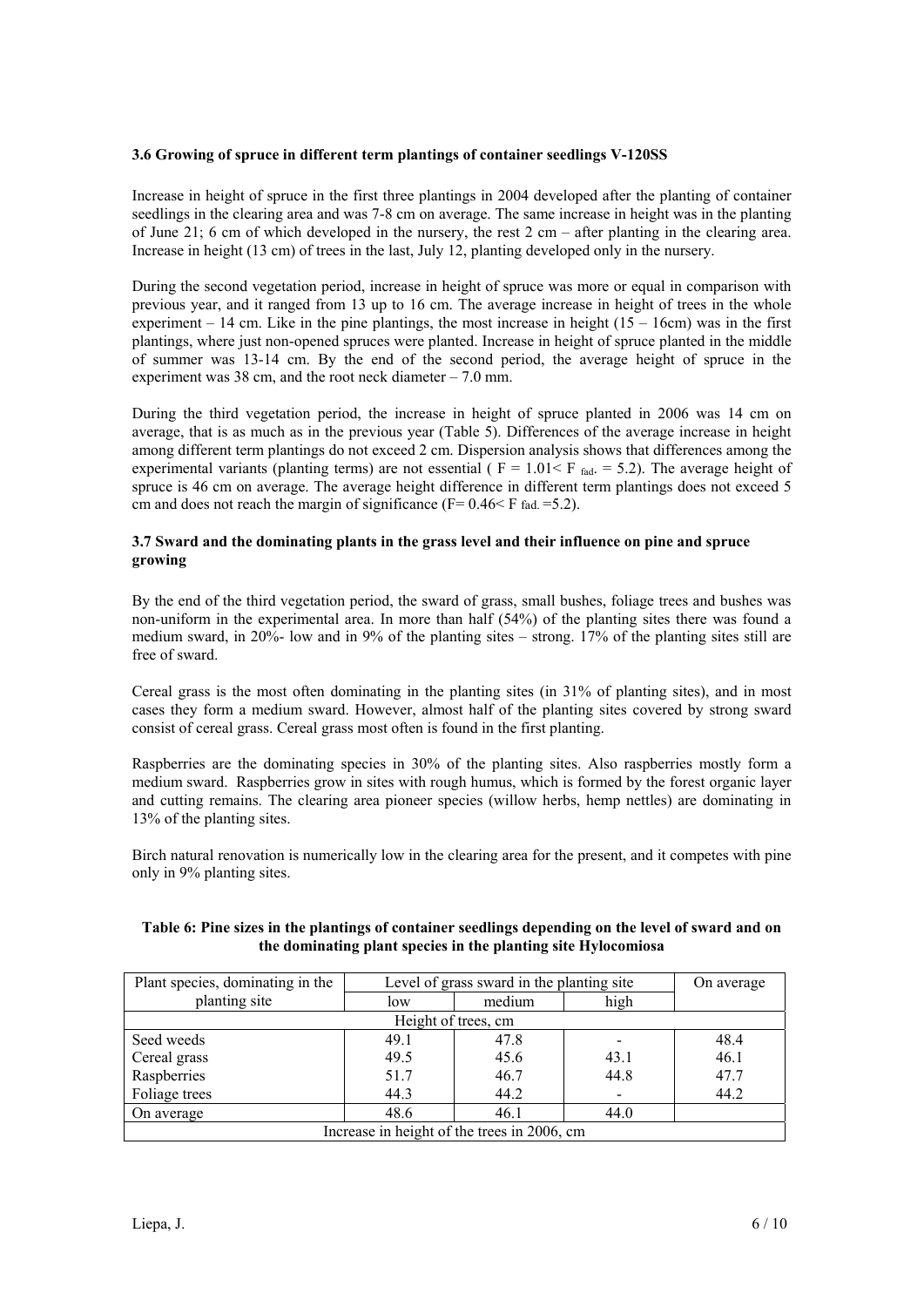| Seed weeds                          | 15.0 | 14.0 |      | 14.5 |  |  |
|-------------------------------------|------|------|------|------|--|--|
| Cereal grass                        | 14.2 | 13.3 | 12.7 | 13.4 |  |  |
| Raspberries                         | 13.8 | 14.0 | 12.7 | 13.5 |  |  |
| Foliage trees                       | 10.7 | 12.5 |      | 11.6 |  |  |
| On average                          | 13.4 | 13.4 | 12.7 |      |  |  |
| The root neck diameter of trees, mm |      |      |      |      |  |  |
| Seed weeds                          | 10.6 | 9.2  |      | 9.9  |  |  |
| Cereal grass                        | 10.8 | 10.2 | 10.4 | 10.5 |  |  |
| Raspberries                         | 11.0 | 10.4 | 9.5  | 10.3 |  |  |
| Foliage trees                       | 11.1 | 10.2 |      | 10.6 |  |  |
| On average                          | 10.9 | 10.0 | 10.0 |      |  |  |

By increasing of sward in planting sites with grass, brushes and foliage trees, the sizes of pine decrease. So the average height of pine in the planting sites with low sward is for 4.6 cm more than that of pine growing in strong sward conditions. Also the increase in height of trees in 2006 and the root neck diameter reduces, if the sward increases, however, the differences are not remarkable.

Sizes of pine which have grown in planting sites swarded by cereal grass (mainly Calamagrostis arundinacea (L)Rth.), at equal sward level are less than those of pine have grown in planting sites swarded by raspberries. Cereal grass when forming a dense turf, impede growing of pine roots and other vegetative organs. Whereas raspberries provide pine with additional nutrients when destroying the rough humus. Also the competition between pines and raspberries is less pronounced both in surface and in root area. Influence of other plants (clearing area pioneer species, foliage trees) on pine growing could not be evaluated correctly due to the insufficient number of records.

Two-factor dispersion analysis shows that the sizes of pine (height of trees, increse in height in 2006 and root neck diameter in planting sites where cereal grass or raspberries dominate, but not the level of the sward (F = 0.21, 0.08 and 0.04  $\leq$  F fad. = 4.26), and none of the mentioned plant species influence significantly.

The spruce sizes decrease in plantings, when the sward in planting sites intensifies by the plants most common in the site (grass, bushes, foliage trees). Height of trees grown in strongly swarded planting sites is for 7.4 cm less, increase in height in 2006 – for 4.9 cm less and the root neck diameter is for 3.4 mm less than that of the spruce grown in low sward conditions (Table 7).

In spruce plantings like in pine plantings, the trees mostly compete more with cereal grass (Calamagrostis arundinacea (L)Rth.) than with raspberries. The clearing area pioneer species (willow herbs, groundsels, fleabanes) and foliage trees have less impact on spruce growing. However, the influence of these plants could not be evaluated correctly due to the small number of records.

The two-factor analysis shows that the spruce height differs significantly if they have grown in differently swarded planting sites (F =7.7> F fad. = 3.4), but the differences in increase in height and in root neck diameter for spruce in planting sites with different sward level are not significant ( $F = 2.56$  un  $2.03 \le F$  fad.  $= 3.4$ ). Sizes of spruce grown in planting sites with different dominating plant species (cereal grass and raspberries) do not differ significantly at equal sward level ( $F = 1.39, 0.03$  and  $0.20 \le F$  fad.  $=$ 4.26).

### **Table 7: Spruce sizes in the plantings of container seedlings depending on the level of sward and on the dominating plant species in the planting site Hylocomiosa**

| Plant species, dominating in the | On average |  |  |  |  |  |
|----------------------------------|------------|--|--|--|--|--|
| planting site                    |            |  |  |  |  |  |
| Height of trees, cm.             |            |  |  |  |  |  |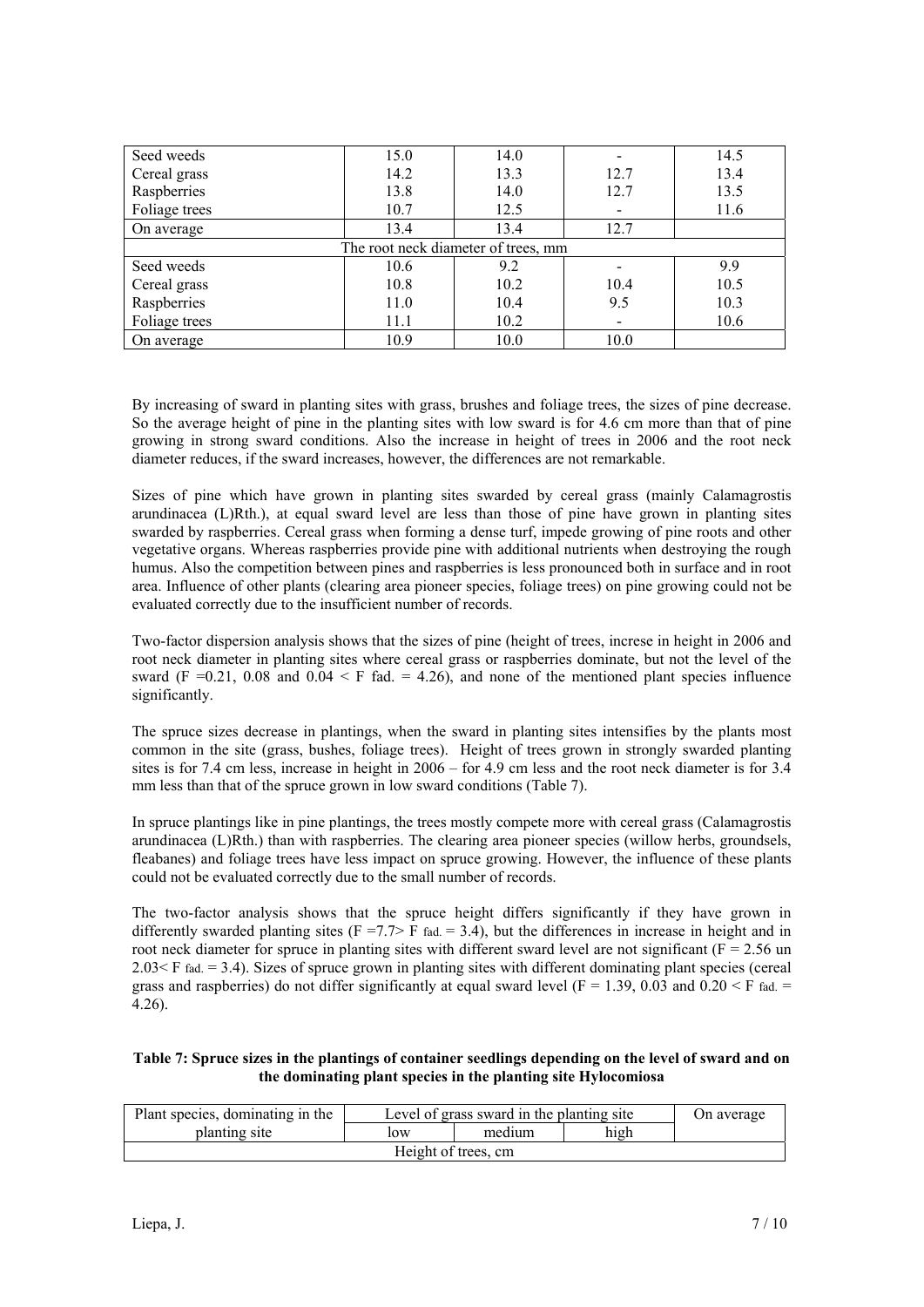| Seed weeds    | 56.7                                        | 52.6 | 49.1 | 52.8 |
|---------------|---------------------------------------------|------|------|------|
| Cereal grass  | 49.6                                        | 48.9 | 47.0 | 48.5 |
| Raspberries   | 50.7                                        | 51.1 | 48.3 | 50.0 |
| Foliage trees | 58.5                                        | 47.5 | 41.5 | 49.2 |
| On average    | 53.9                                        | 50.0 | 46.5 |      |
|               | Increase in height of the trees in 2006, cm |      |      |      |
| Seed weeds    | 27.0                                        | 28.0 | 20.4 | 25.1 |
| Cereal grass  | 23.5                                        | 20.7 | 21.1 | 21.8 |
| Raspberries   | 24.0                                        | 21.6 | 21.3 | 22.3 |
| Foliage trees | 26.1                                        | 24.5 | 18.5 | 23.0 |
| On average    | 25.2                                        | 23.7 | 20.3 |      |
|               | The root neck diameter of trees, mm         |      |      |      |
| Seed weeds    | 13.4                                        | 11.5 | 10.1 | 11.7 |
| Cereal grass  | 13.3                                        | 12.4 | 12.2 | 12.6 |
| Raspberries   | 13.9                                        | 13.3 | 11.1 | 12.8 |
| Foliage trees | 16.3                                        | 14.4 | 10.0 | 10.2 |
| On average    | 14.2                                        | 12.9 | 10.8 |      |

### **4. Discussion**

Planting material which roots are put in substrate during the growing process, was started to use more widely in forest renovation during the last 50-60 years. Now the container seedlings and container plants have become a widely used planting material in many countries over the world. During the period of more than 50 years, different kinds of container seedlings and container plants have been created and tried in practice, as well as various substrate compositions and volumes, container materials and designs. The researches have been performed in different climatic and forest environment conditions. Therefore different results have been obtained in researches and in production conditions (Balisky et al,1995, Bušs, 1974, Halter et al, Mangalis,2004 and others).

There is a popular viewpoint that the container seedlings and container plants could be planted from early spring until late autumn unless the soil in not frozen. The mentioned researches and other ones confirm this viewpoint, but they warn about a high risk in particular periods when the influence of unfavourable ecological factors is remarkable. The biological features of each tree species should also be taken into consideration. The main risk is to plant the conifer container seedlings during the period of active growing of the new sprouts. The growth-in of Latvia's first container plants "Brika" (volume of the sphagnum peat substrate 240 cm3) in different afforestable sites was at least for 5-8% lower than in spring plantings (Bušs and others, 1974). As our researches show, the growth-in of pines in plantings of container seedlings V-120SS during the active growing period is even for 14-15% less than in optimal terms.

During the last years, significant researches on advisable planting terms of spruce container seedlings were performed in Scandinavia (Helenius et al, 2002, Helenius, 2005, Luoranes et al, 2005). It was found in researches in spruce plantings established in summer that planting could be carried out in this period without a risk, if the substrate embracing roots is moist enough and if the period of drought is shorter than three weeks. Intensively growing spruce plants suffer from drought more than the plants kept at the same time in cold storage and being at rest state.

When planting the both pine and spruce container seedlings with a relatively long un unlignified the new top sprout, there is a high risk of damage during transportation and planting.

The obtained research results match with the analysed published conclusions that it is possible by using the pine and spruce container seedlings to extend planting season of pine and spruce container seedlings in the first half of the year until June, while the new top sprouts do not exceed length of 2-3 cm. The planting should be stopped during the intense growing period.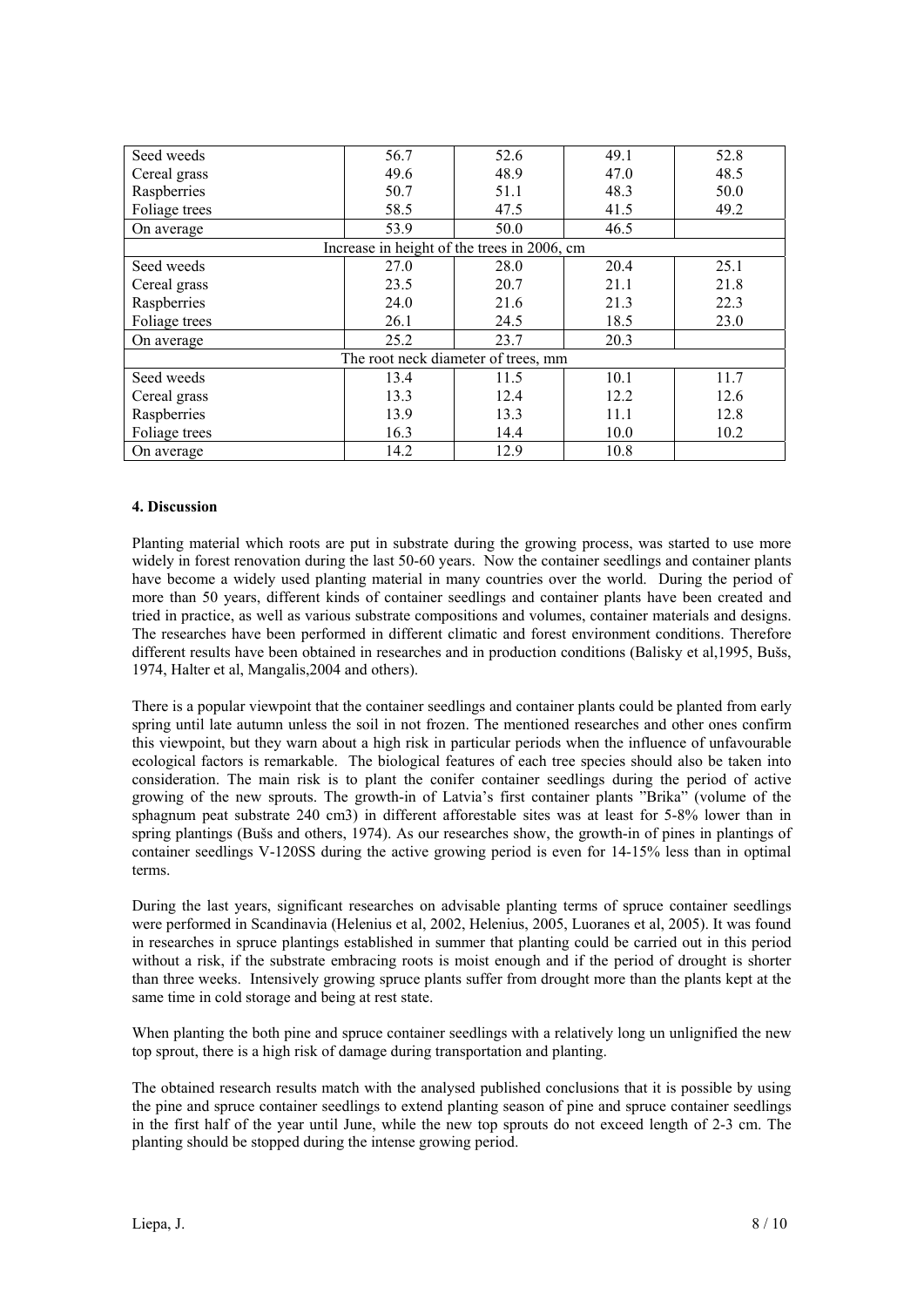Like the bare-rooted seedlings and plants, also the plantings of container seedling are influenced negatively by vermin, forest animals and frosts. When analyzing the results of many researches, Mangalis (2004) has found that plantings of pine and spruce container seedlings and plants are more endangered by forest animals, especially in the first year, when there are more minerals in the needles. More often are also damages made by weevils *(Hylobius abietis)* and frosts. There was stated in our research that in plantings of container seedlings disinfected in the nursery with insecticide *Fastac*, the number of trees with weevil damages was small even in new clearing areas. However, in later years in favourable reproduction conditions, the number of weevil damages could increase. Number of trees with weevil damages does not differ considerably in plantings of the pine bare-rooted seedlings and the container seedlings. Damages made by forest animals in container seedling plantings do not differ considerably from the damages in bare-rooted plantings, if the trees have well-lignified sprouts. In conditions of increased population of deer and elks in a particular area, protection measures for all plantings should be necessary.

Although, the container seedlings grow in better and the increase in height of trees is more in comparison with bare-rooted seedlings and plants of the same size, but their growth is impeded by grass, foliage trees and bushes. In site type *Hylocomiosa*, the most competition for pine and spruce plantings is created by cereal grass. The agrotechnical treatment in plantings of pine and spruce container seedlings in site type *Hylocomiosa* most often is necessary in the second year after planting, but in new clearing areas – in the third year.

### **5. Conclusions**

Pine and spruce container seedlings HIKO V-120SS could be successfully planted in spring and in summer, while the young top sprout has not reached 2-3 cm. The planting should be stopped during the active growing period.

For pine and spruce container seedlings, like for the pine bare-rooted seedlings and spruce bare-rooted seedlings, the best growth-in and increase in height are for the trees, planted in spring before vegetation period.

Pine and spruce container seedlings disinfected in the nursery could be successfully planted also in new clearing areas.

When planting in new clearing areas, the agrotechnical treatment of plantings of container seedlings could be started a year later than in plantings in two-year old clearing areas.

### **6. References**

Arhipova, I., Bāliņa S. Statistika ekonomikā. Risinājumi ar SPSS un Microsoft Excel: Mācību līdzeklis. Datorzinību centrs, Rīga, 352 lpp.

Balisky, A. C., Salonius, P., Walli C., Brinkman K. (1995) Seedling roots and forest floor: Misplaced and vegleeted aspects of British Columbia reforestation effort? – The Forestry Chronicle, Vol. 71, No. 1, pp.  $59 - 65.$ 

Halter, M. R., Canway, C. P., Harper, G. J. (1993) Growth reduction and root deformation of containerized lodgepole pine saplings 11 years after planting. Forest Ecology and Managment, No. 56, pp. 131 – 146.